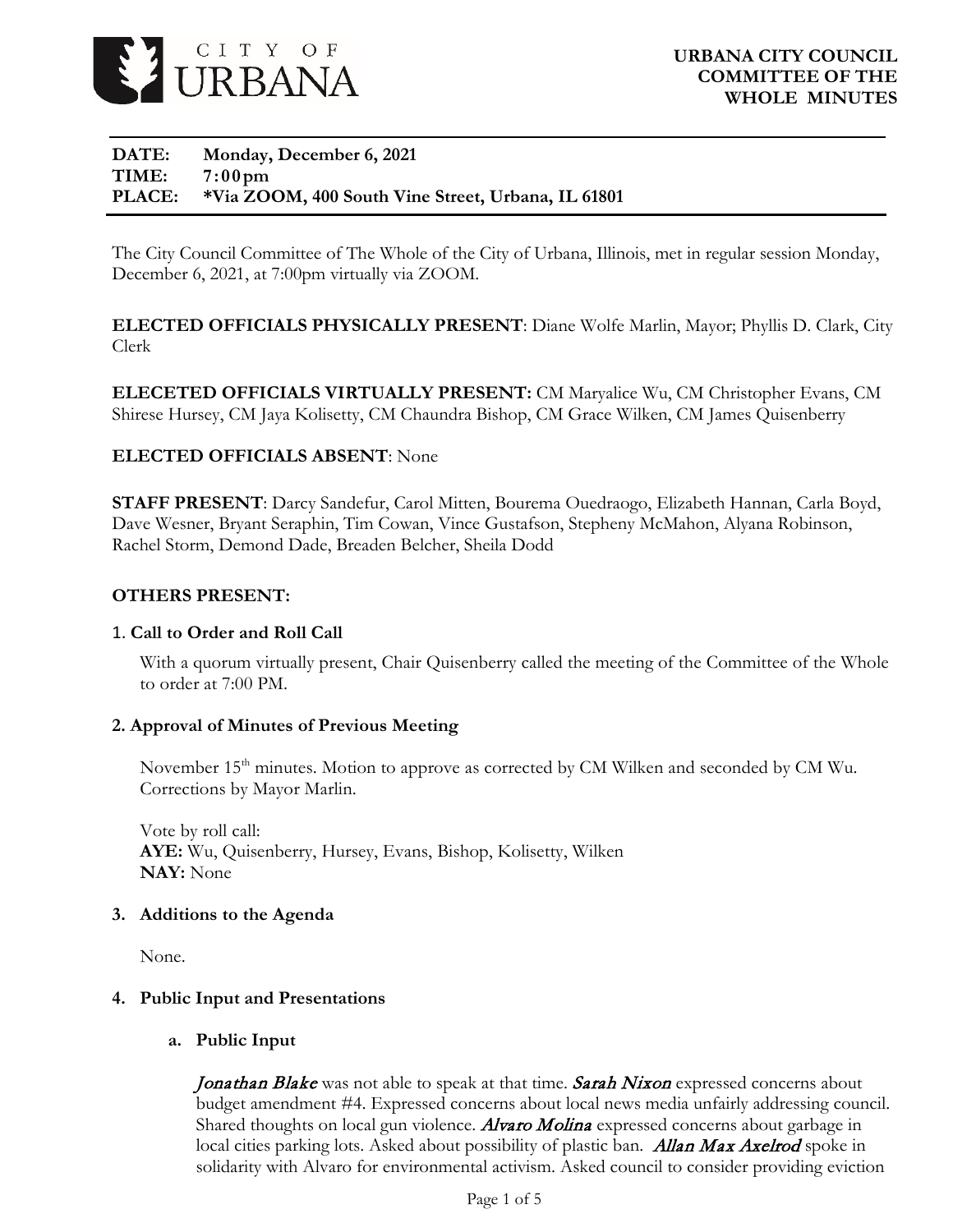prevention assistance. **Dean Hazen** read statement in support of purchasing ALPR and changing policing techniques to address growing gun violence. Jonathan Blake shared thoughts on gun violence. Expressed frustration with council not addressing gun violence. **Hrant** Kebantsi provided update on eviction prevention organizing efforts.

# **5. Staff Report**

# **a. AARP Community Gardens Grant**

Presented by Rachel Storm from the Community Development Department. Shared a power point presentation. Talked about the AARP community challenge grant and the growing communities' garden initiative. Shared goals of the project and discussed scope of project. Rachel shared a video on the Urbana Gardens project. Questions and discussion followed.

# **b. Equity and Quality of Life Infrastructure Program**

Presented by Carol Mitten City Administrator. Project is intended to be broken into smaller tasks. Provided background information on project and shared the link to the website and a PowerPoint presentation. Informed public of how to share proposals for this project. Questions and discussion ensued.

**6. Ordinance No. 2021-11-048**: An Ordinance Revising the FY 2022 Annual Budget (Budget Amendment #4) – HR/Finance

Presented by Alyana Robinson from the Finance Department. Explained the composition of the budget amendment. Discussion and questions ensued. Elizabeth Hannan, Tim Cowan, and Sheila Dodd helped answer questions.

Motion to approve to the regular agenda by CM Wu and second by CM Hursey.

Vote by roll call: **AYE:** Wu, Evans, Hursey, Kolisetty, Bishop, Wilken, Quisneberry, Mayor Marlin **NAY:** None

**7. Resolution No. 2021-12-047R**: A Resolution for Improvement Under the Illinois Highway Code (State Motor Fuel Tax for West Windsor Road Resurfacing Project) – PW

Presented by Tim Cowan Public Works Director. Starting the Windsor Rd resurfacing project. Questions and Discussion ensued. Motion to approve to send to consent agenda by CM Hursey and second by CM Kolisetty.

Vote by roll call: **AYE:** Wu, Quisenberry, Wilken, Bishop, Hursey, Kolisetty, Evans **NAY:** None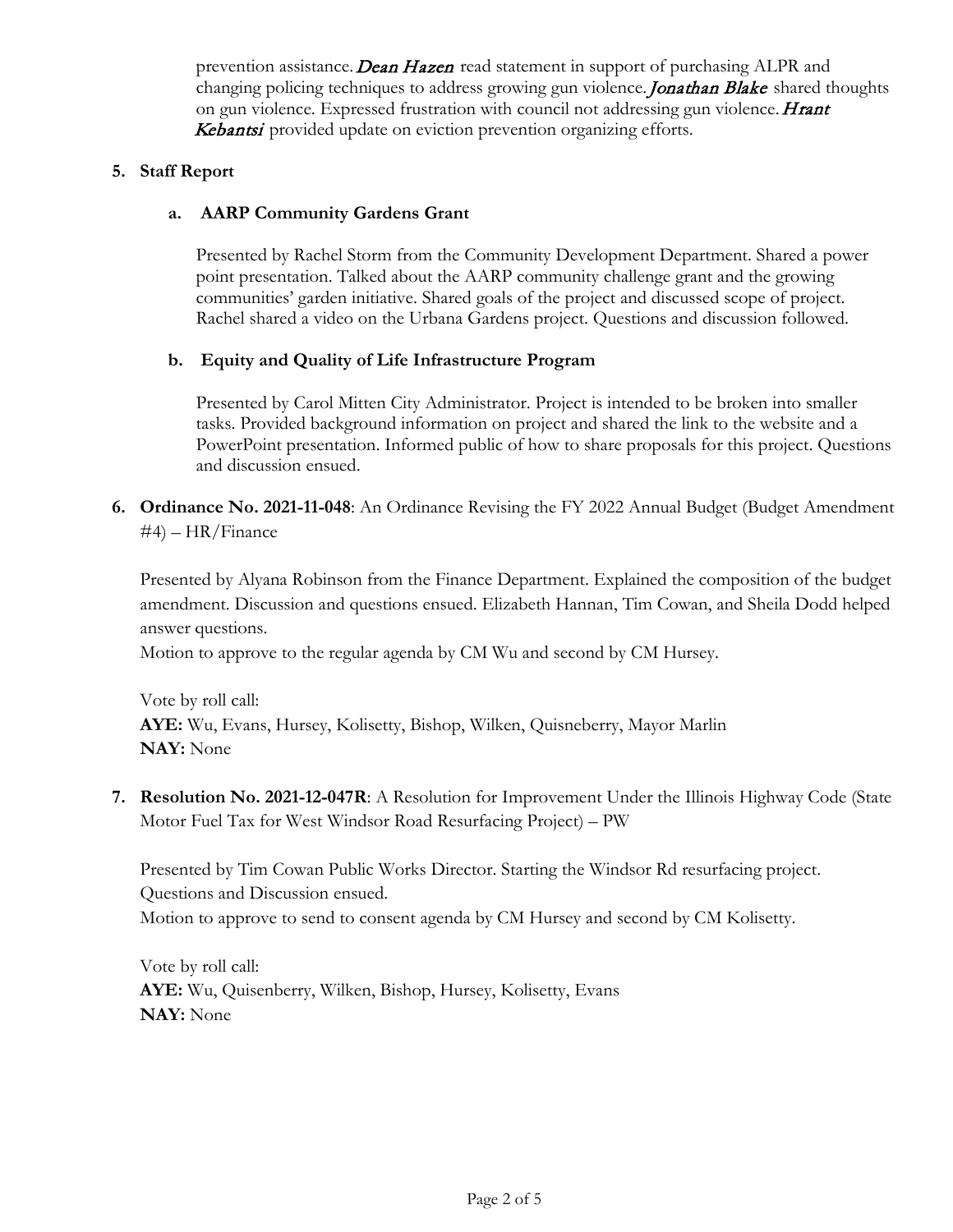**8. Resolution No. 2021-12-048R:** A Resolution for Improvement Under the Illinois Highway Code (State Motor Fuel Tax for Philo Road, Colorado Avenue, and Anderson Street Resurfacing Project) – PW

Presented by Tim Cowan Public Works Director. Starting another resurfacing project with access and ADA improvements. Questions and discussion ensued. Motion to approve to consent agenda by CM Wilken and seconded by CM Wu.

Vote by roll call: **AYE:** Wu, Evans, Hursey, Kolisetty, Quisenberry, Wilken, Bishop **NAY:** None

**9. Resolution No. 2021-12-049R**: A Resolution Approving a Funding Agreement CU at Home Winter Shelter - CD

Presented by Breaden Belcher of Community Development. Resolution authorizes a onetime expenditure to create emergency low barrier winter shelter with CU at Home. Questions and discussion ensued.

Motion to approve to consent agenda by CM Bishop and second by CM Kolisetty.

Vote by roll call: **AYE:** Wu, Quisenberry, Bishop, Hursey, Evans, Kolisetty, Wilken **NAY:** None

**10. Ordinance No. 2021-12-049**: An Ordinance Amending Urbana City Code Chapter Three, Section 3-43 (Increasing the number of Class P liquor licenses for Zeyad Salem LLC  $d/b/a$  Black Fox, 602 N Cunningham Ave, Urbana, IL) – Exec

Presented by Mayor Marlin. Class P is a packaged liquor license. Discussion ensued. Motion to approve to consent by CM Wu and second by CM Hursey

Vote by roll call: **AYE:** Wu, Evans, Hursey, Kolisetty, Bishop, Wilken, Quisenberry **NAY:** None

**11. Ordinance No. 2021-12-050**: An Ordinance Amending Urbana City Code Chapter Three, Section 3-43 (Increasing the number of Class R&T liquor licenses for Sakura Japanese Cuisine Inc d/b/a Sakura Japanese Cuisine, 132 W Main St, Urbana, IL) – Exec

Presented by Mayor Marlin. Class is restaurant and tavern license. Motion to approve to consent agenda by CM Wu and second by CM Hursey.

Vote by roll call: **AYE:** Quisenberry, Wilken, Bishop, Kolisetty, Hursey, Evans, Wu **NAY:** None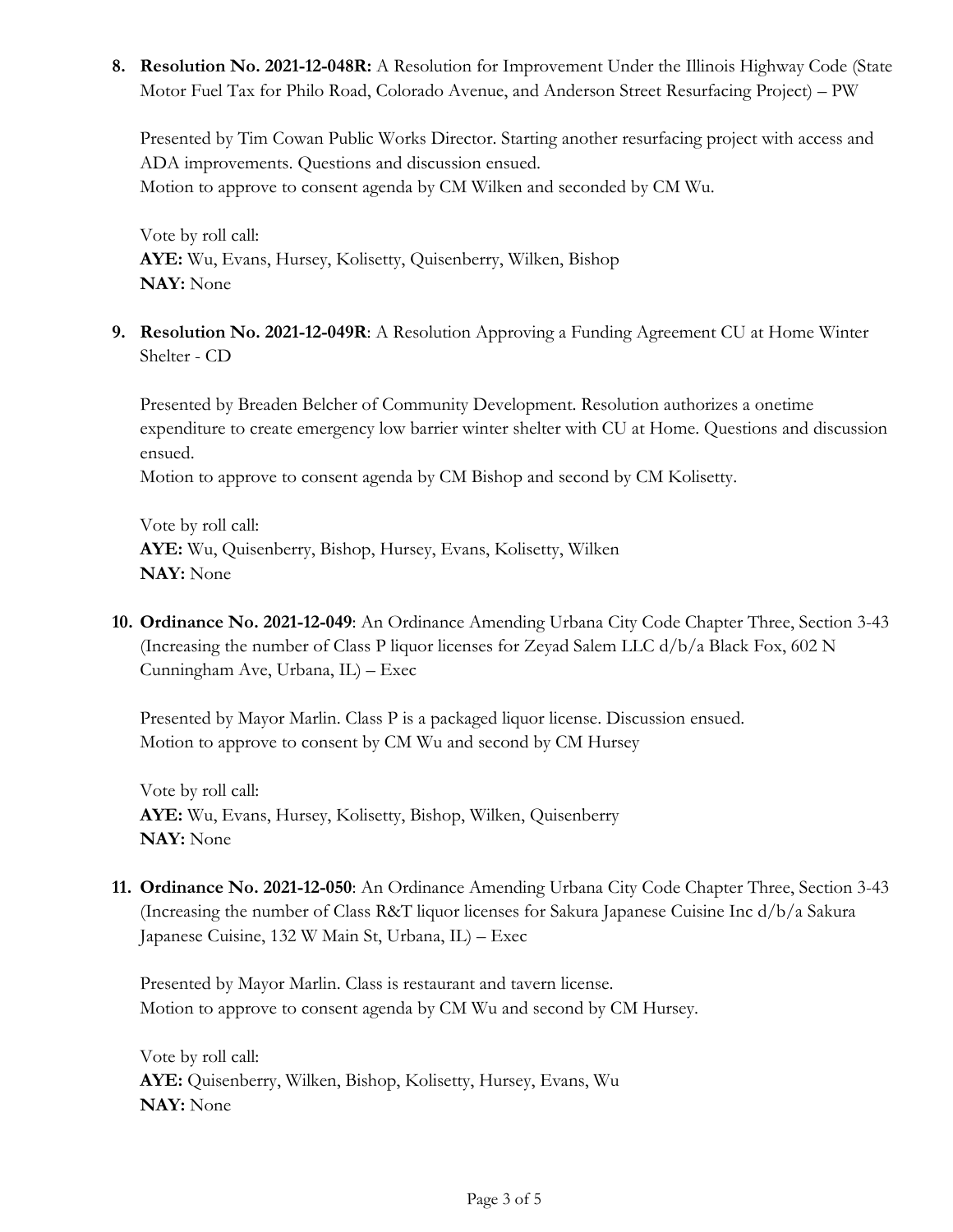**12. Ordinance No. 2021-12-051:** An Ordinance Amending Urbana City Code Chapter Three, Section 3-43 (Increasing the number of Class GC liquor licenses for WELOCAVORE.COM LLC  $d/b/a$ Homegrown, 2600 Stone Creek Blvd, Urbana, IL) – Exec

Presented by Mayor Marlin. Class GC liquor license is for golf course to allow for sale on multiple locations on property. Motion to approve to consent agenda by CM Kolisetty and second by CM Hursey.

Vote by roll call: **AYE:** Wu, Evans, Hursey, Kolisetty, Bishop, Wilken, Quisenberry **NAY**: None.

**13. Resolution No. 2021-12-050R**: A Resolution Authorizing Acceptance of an Illinois Arts Council Agency (IACA) Grant for Arts and Culture Program Operating Support – CD

Presented by Rachel Storm from Community Development. Grant is a general operating support grant and was previously awarded.

Motion to approve to consent agenda by CM Hursey and second by CM Kolisetty.

Vote by roll call: **AYE:** Wu, Evans, Hursey, Kolisetty, Bishop, Wilken, Quisenberry **NAY:** None

**14. Ordinance No. 2021-12-052:** An Ordinance Levying Taxes for the Fiscal Year Beginning July 1, 2021 and Ending June 30, 2022 – HR/Finance

Presented by Elizabeth Hannan Finance and HR director. Previously presented on in previous meeting. Questions and discussion ensued. Motion to send to regular agenda by CM Wu and second by CM Hursey.

Vote by roll call: **AYE:** Wu, Evans, Hursey, Kolisetty, Bishop, Wilken, Quisenberry **NAY:** None

**15. Ordinance No. 2021-12-053**: An Ordinance Directing the Champaign County Clerk to Abate the Tax Levy for the General Corporate Fund for the Tax Year Beginning July 1, 2021 and Ending June 30, 2022 – HR/Finance

Presented by Elizabeth Hannan Finance and HR director. Explained abatement act and the increase of taxes to account of errors. Proposed abatement allows City to return amount back to County Clerk to maintain tax rate. Prevents tax rate from being increased in addition to previously proposed amount. Explained new legislative municipal tax ruling. Questions and discussion ensued. Motion to send to council to the regular agenda by CM Hursey and second by CM Wu.

Vote by roll call: **AYE:** Quisenberry, Wu, Hursey, Bishop, Evans, Wilken, Kolisetty **NAY:** None